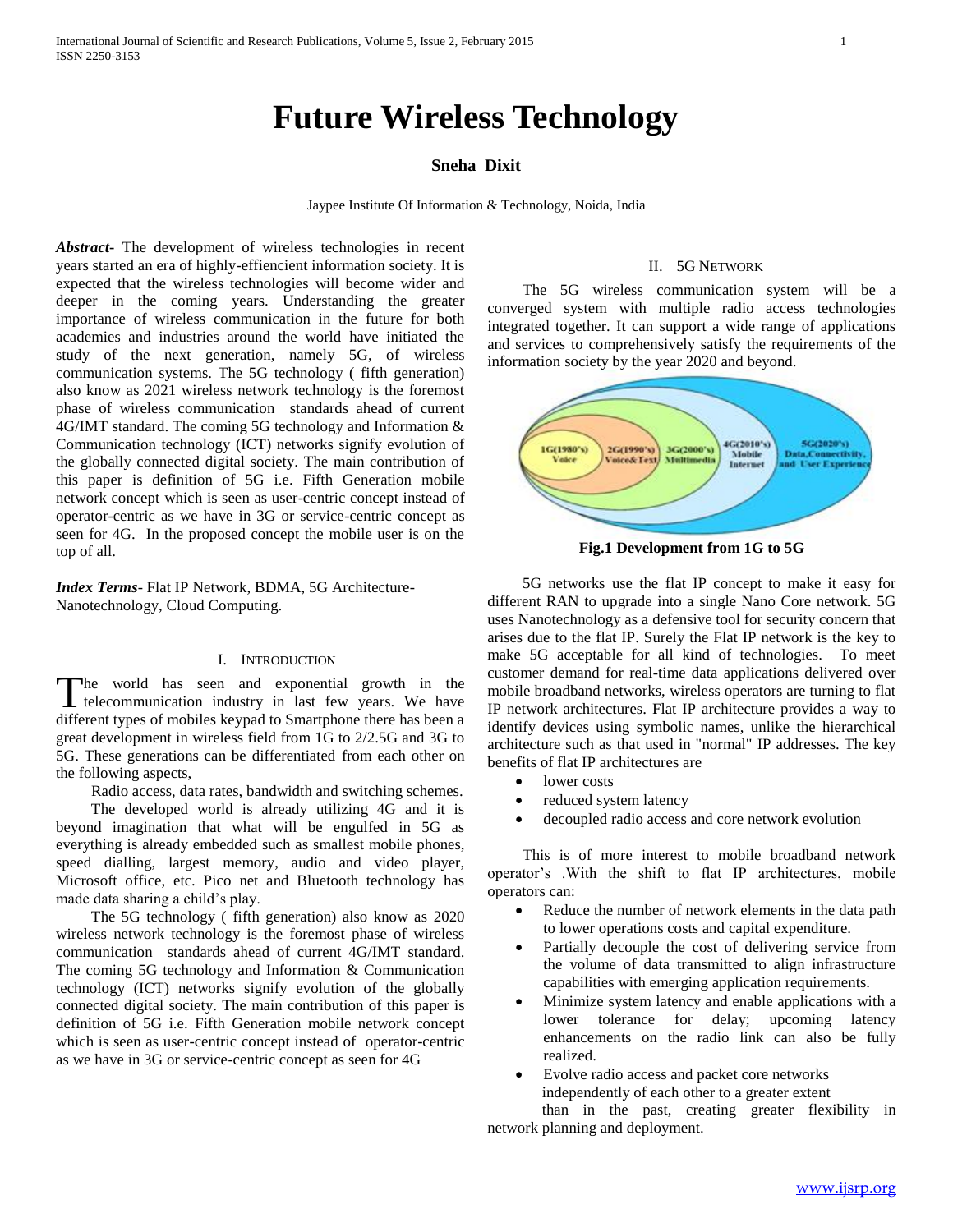- Develop a flexible core network that can serve as the basis for service innovation across both mobile and generic IP access networks
- Create a platform that will enable mobile broadband operators to be competitive, from a price/performance perspective, with wired network

 Flat network architecture removes that voice-centric hierarchy from the network. Instead of overlaying a packet data core on the voice network, separate and much-simplified data architecture can be implemented that removes the multiple elements from the network chain.



**Fig.2 5G Network**

 The model that proposes design for a network architecture for 5G mobile systems, which is all-IP based model for wireless and mobile networks interoperability. The system consists of a user terminal (which has a crucial role in the new architecture) and a number of independent, autonomous radio access technologies. Within each of the terminals, each of the radio access technologies is seen as the IP link to the outside Internet world. However, there should be different radio interface for each Radio Access Technology (RAT) in the mobile terminal



**Fig.3 Design of 5G network**

# III. 5G ARCHITECTURE

 The 5G Nancore is a convergence of below mention echnologies. These technologies have their own impact on exiting wireless network which makes them in to 5G.

- Nanotechnology.
- Cloud Computing.
- All IP Platform.



**Fig.4 5G Architecture**

## IV. NANOTECHNOLOGY

 This is the application of nano science to make the control process to a nano meter scale which will be in between 0.1 and 100nm. This particular field is known as Molecular Nano Technology (MNT). Atom by atom and molecule by molecule based control of the structure of matter. The telecommunication industry will radically get changed into the latest Nanotechnology in little year time. Putting the impact in both mobile as well as core network is the mode of operation of the nanotechnology. Perfection in security and the better impact on the sensor makes the nanotechnology the most significant in its row. The most common and general identity of a human being nowadays is the mobile device. The nano equipment in the 5G nano core is the mobile phone itself as they are geared up with the nanotechnology. Wireless industry mainly aims at the implementation of the intelligence which will ensure that the computation and communication are available as desired. The introduction of intelligence in the mobile devices will help in embedding the devices in the human environments that can create a new platform which will enable the ubiquitous sensing, computing and communication. The nano equipments will be loaded with some of the core features like self cleaning, self powered, sensible to the environment with which it is been interacting, flexible and also transparent.

 Cell phones enhanced with the carbon nanotube will be introduced soon which comes under the nanotechnology. In 5G Nanocore these mobile are referred as NanoEquipment as they are geared up with nanotechnology. One of the central visions of the wireless industry aims at ambient intelligence: computation and communication always available and ready to serve the user in an intelligent way. This requires that the devices are mobile. Mobile devices together with the intelligence that will be embedded in human environments – home, office, public places – will create a new platform that enables ubiquitous sensing, computing, and communication Specs of Nano Equipments given as follow:

- Self Cleaning the phone cleans by itself
- Self powered the phone derives its energy/power from the sun, water, or air.
- Sense the environment the phone will tell you the weather, the amount of air pollution present, etc.
- Flexible bend but not break
- Transparent "see through" phones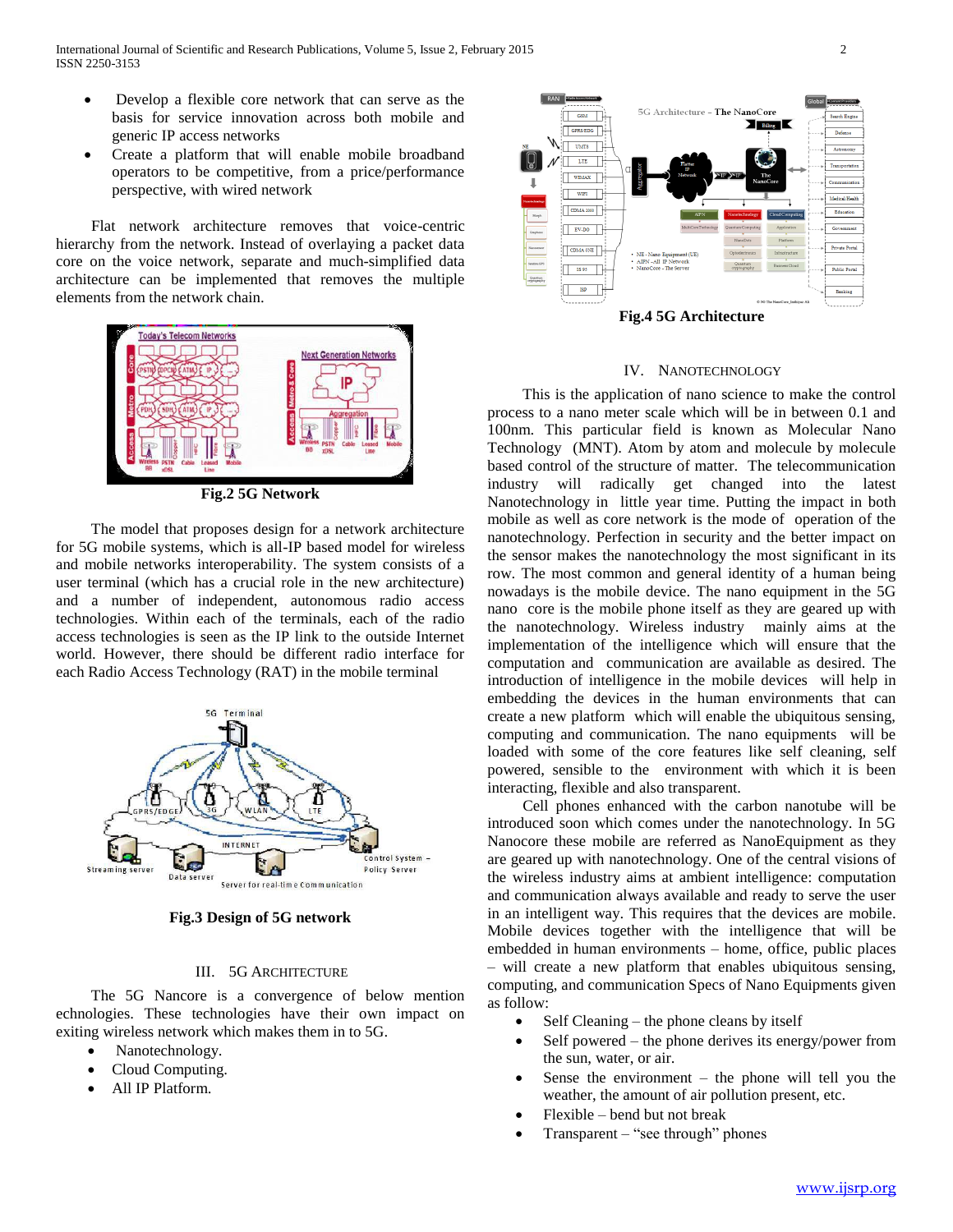Technology used for maintaining data and applications that uses the internet and central remote server is known as Cloud Computing. In 5G, the central remote server will be the main provider of content. Clouding will introduce a layer in which the consumers can use the applications without installation and also personal files can be accessed with the use of internet access. In Nanocore the same concept will be used in which the user tries to access his private account from a global content provider in the form of cloud. 5G will add on the real time applications through the Nanocore clouding.



**Fig.5 Segment of cloud computing**

The Cloud computing has three segments as follows:

- Applications
- Platform
- Infrastructure

 Applications means, software services on demand. The products which are used to deploy internet is generally referred to as the platform segment of cloud computing. The infrastructure and is the backbone of the entire concept. The infrastructure vendors will allow the user to build applications in this platform. Satisfying the customer demand is attained in 5G by the mutual integration of all the three segments. The CAPEX (Capital Expenditure) of 5g has been reduced by the cloud computing deployment.

# VI. ALL IP NETWORK

 A common platform is required to interact for the convergence of different technologies to form a single 5G Nanocore. The essential part of the 5G network will be the Flat IP architecture. So as to meet the increasing requirement of the mobile telecommunication market, All IP Network (AIPN) has been introduced by the 3GPP system. Migrating into AIPN will meet the requirements of the customer for the real time data applications delivered over the mobile broadband networks. Provision of the complete edge performance in terms of both performance and costs is the primary focus of the enhanced packet switched technology. The touched benefits of the IP architectures are reduction of the system latency, improved user experience, globally seamless access, core network evolution, and decoupled radio access, cost effectiveness and much more. Placement of the stringent performance demands on IP based equipments and devices, which leads to the growing demand of the multicore technology. Strong demands have been seen in the

Next Generation Network (NGN) infrastructures both in wired and wireless layers.

 Another important challenge in the telecommunication field is that the network should be in such a way that it should be flexible and improved to provide larger number of connections to multiple users without losing the quality within the limited frequency spectrum available with the increased system capacity. Communication made possible within limited spectrum and time is the biggest challenge to be tackled properly without any loop holes. Meeting this target is achieved by the implementation of multiple access techniques like OFDMA, FDMA, TDMA, CDMA, etc. OFDMA (Orthogonal Frequency Division Multiple Access) technique divides and allocates the available frequency resources to maximize the resource utility efficiency. In OFDMA, the multiuser capability is achieved by assigning each user a subset of OFDM (Orthogonal Frequency Division Multiplexing) subcarriers. OFDM is a digital transmission technique that uses a large number of carriers spaced apart at slightly different frequencies. In FDMA the corresponding frequency division and allocation will take place and in CDMA and TDMA, code and time division multiplexing will happen accordingly. FDMA (Frequency Division Multiple Access) is a technology by which the total bandwidth available to the system is divided into frequencies. Unlike FDMA, CDMA (Code Division Multiple Access) separates calls by code. Every bit of a conversation is been tagged with a specific and unique code. The system gets a call, it allocates a unique code to that particular conversation, and now the data is split into small parts and is tagged with the unique code given to the conversation of which they are part of. In TDMA (Time Division Multiple Access) the division of calls happens on time basis. The system first digitizes the calls, and then combines those conversations into a unified digital stream on a single radio channel. Now it divides each cellular channel into three time slots that means three calls get put on a single frequency and then, a time slot is assigned to each call during the conversation, a regular space in a digital stream.



**Fig. 6 FDMA, TDMA, CDMA**

 The users transmit in rapid succession, one after the other, each using its own time slot. This allows multiple stations to share the same transmission medium (e.g. radio frequency channel) while using only a part of its channel capacity. In near future it is expected that the capacity required in a mobile communication network will keep on climbing as the number of mobile stations are increased and apparently the data required in respective mobile stations is increased.